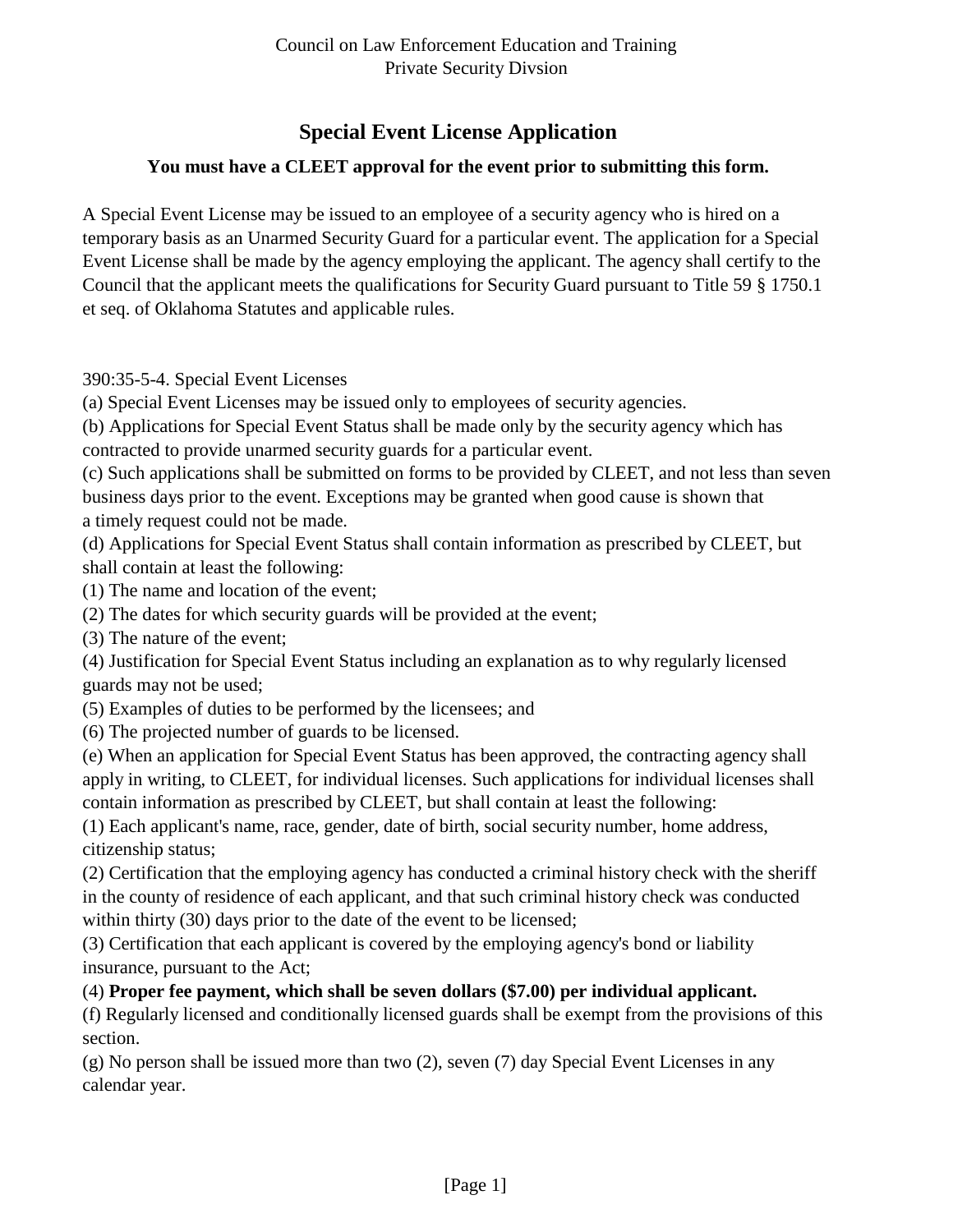# Council on Law Enforcement Education and Training<br>Private Security Division

| Return this complete application with the appropriate license fee(s) prior<br>to the scheduled special event.<br>Incomplete applications will not be processed. |  |  |  |  |  |  |  |  |
|-----------------------------------------------------------------------------------------------------------------------------------------------------------------|--|--|--|--|--|--|--|--|
|                                                                                                                                                                 |  |  |  |  |  |  |  |  |
|                                                                                                                                                                 |  |  |  |  |  |  |  |  |
|                                                                                                                                                                 |  |  |  |  |  |  |  |  |
|                                                                                                                                                                 |  |  |  |  |  |  |  |  |
|                                                                                                                                                                 |  |  |  |  |  |  |  |  |
|                                                                                                                                                                 |  |  |  |  |  |  |  |  |
|                                                                                                                                                                 |  |  |  |  |  |  |  |  |
| Reason why regularly licensed guards are not used:                                                                                                              |  |  |  |  |  |  |  |  |
|                                                                                                                                                                 |  |  |  |  |  |  |  |  |
|                                                                                                                                                                 |  |  |  |  |  |  |  |  |
| What duties will special event guards perform:                                                                                                                  |  |  |  |  |  |  |  |  |
|                                                                                                                                                                 |  |  |  |  |  |  |  |  |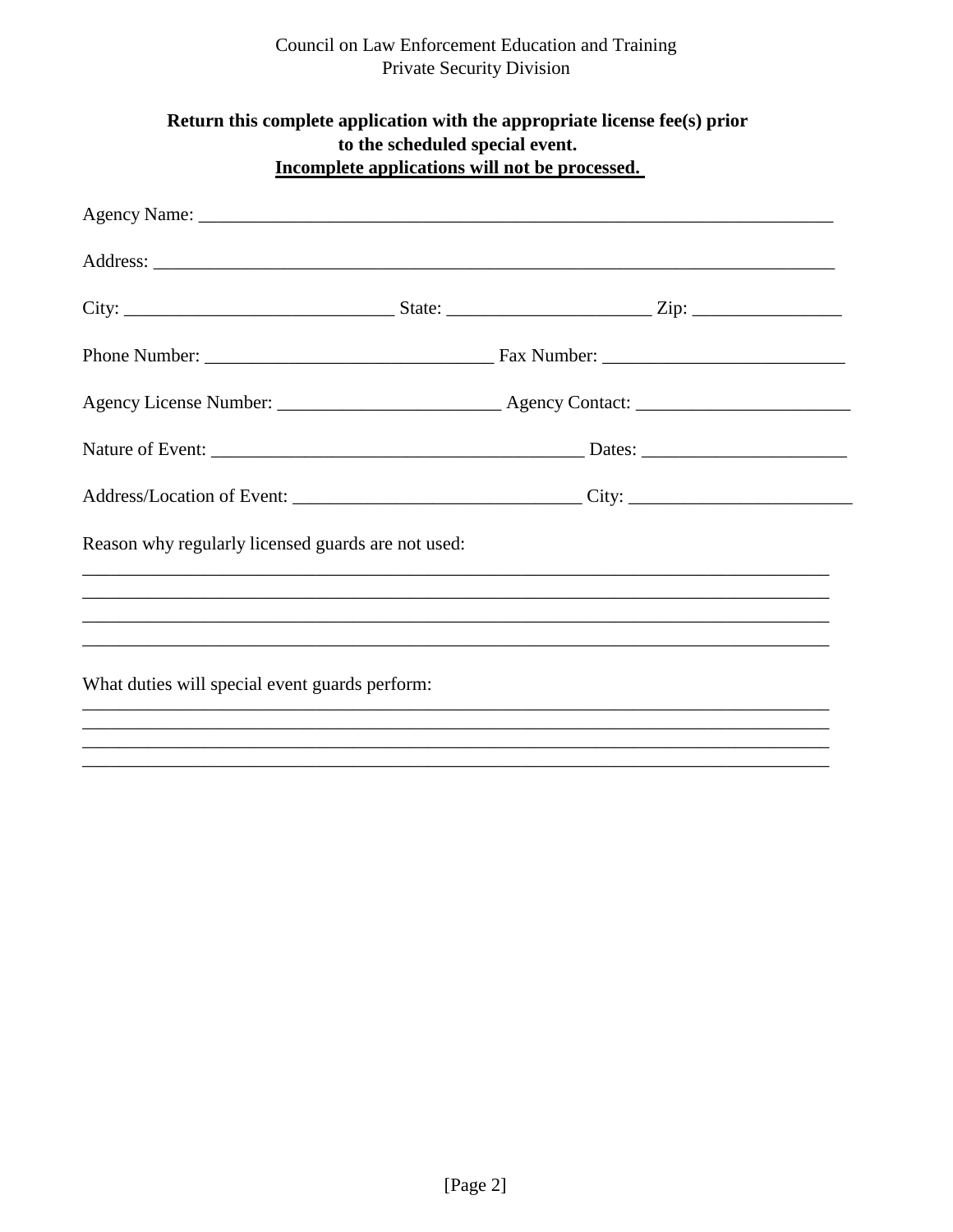### **Agency Certification**

I, \_\_\_\_\_\_\_\_\_\_\_\_\_\_\_\_\_\_\_\_\_\_\_\_\_\_\_\_\_\_\_\_\_\_\_\_\_\_\_\_\_\_, hereby certify the following:

• The above named individuals have applied for a special event license under provisions of the Oklahoma Security Guard and Private Investigator Act.

• The above named individuals are employees of the agency named in this application and are covered by the bond or insurance carried by this agency.

• Said bond or insurance policy complies with the minimum requirements of Title 59 OS Section 1750.7(A)(7).

• A criminal history records check was conducted with the Sheriff's Office in the county of residence of each applicant within thirty (30) days prior to the date of the event to be licensed. • No disqualifying information as stated in Title 59 O.S. Section 1750.5(H)(5-6) was found.

**Title 59 OS 1750.11(B) "Any person who willfully makes a false statement, knowing such statement is false, in any application to the Council on Law Enforcement Education and Training for a license pursuant to the Oklahoma Security Guard and Private Investigator Act, or who otherwise commits a fraud in connection with such application, shall be guilty of a felony punishable by a term of imprisonment for not less than two (2) years nor more than five (5) years, or by a fine of not more than Two Thousand Dollars (\$2,000.00), or by both such imprisonment and fine."**

| Origianl Signature of Agency Representative |  | Date   |  |  |  |  |  |  |
|---------------------------------------------|--|--------|--|--|--|--|--|--|
| NOTARY PUBLIC USE ONLY                      |  |        |  |  |  |  |  |  |
|                                             |  |        |  |  |  |  |  |  |
| <b>Signature of Notary Public</b>           |  | (SEAL) |  |  |  |  |  |  |
| Printed name of Notary                      |  |        |  |  |  |  |  |  |
|                                             |  |        |  |  |  |  |  |  |
| My Commission number:                       |  |        |  |  |  |  |  |  |